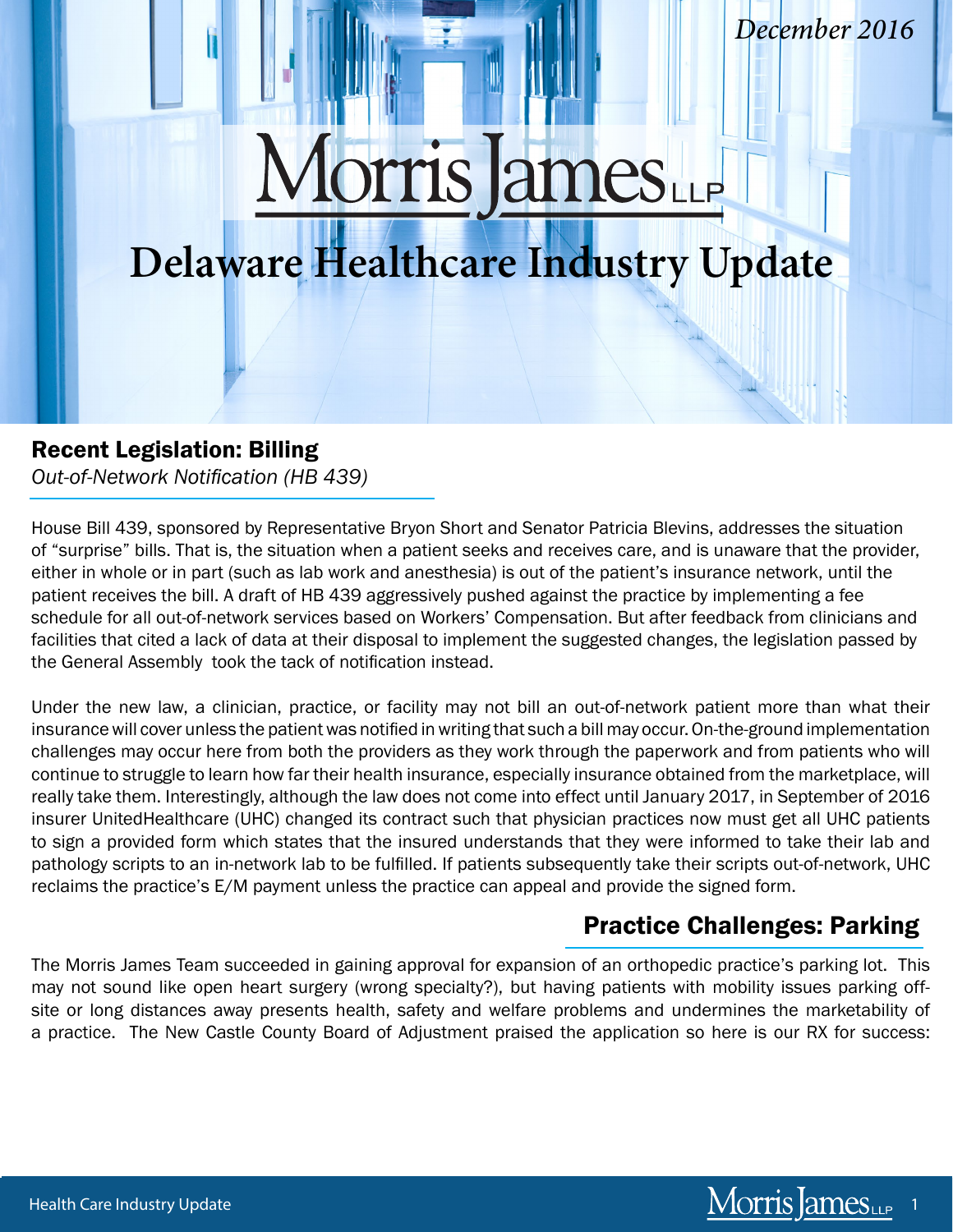• Get started. If an engineer or surveyor tells your practice manager there is no room to add more parking or improve circulation and aesthetics, get a second opinion from a lawyer who specializes in land use law. Relief from restrictive codes may be available.

• Understand the risks. Land use applications are capital investments supporting future business, including preventing loss of patients to practices with better parking, and avoidance of possible relocation costs to address problems. But talk to your lawyer about how much discretion the local zoning authority has to deny the application, and his or her experience with regard to similar applications.

• Invest in good experts and application materials. Not all applications will be allowed under current law. As long as they are correctly presented, the zoning authority should approve them. But, if the board or other zoning authority has discretion to grant or deny an application based on subjective factors, the application materials and verbal presentation need to meet all technical requirements and tell a compelling, comprehensible story as to why relief from code requirements is warranted. At a high level, the story might go like this: "This surgi-center's parking complies with current codes as to parking, but patients constantly have to park on grass and next door. Some of them cannot walk well. With minor reconfiguration of paving, the practice can pick up 24 new spaces to alleviate the problem, but the waivers of code requirements we request are needed." Erudition matters at the end phase, technical expertise more at the beginning phase.

• Choose competent counsel. Morris James Partner Kim Hoffman, Esq. has written here about choosing a competent real estate transactions lawyer. Most of the same principles that apply to choosing a real estate transactions lawyer apply to choosing a zoning lawyer. First, if the application will be presented to a Delaware zoning board of any kind, only a lawyer may represent an applicant. Engineers, planners, and architects do not qualify, except as experts. Also, be sure the lawyer has experience before the relevant board. Zoning is local. Hire local knowledge.

• Preserve the history. Keep records of granted variances with the practice's real property records and consider recording them in the public records. Variances increase the value of land and the practice. Remember they exist when selling, refinancing, or pursuing expansion plans.

In sum, a medical practice, nursing home, hospital, or surgi-center may not need to suffer from a parking shortage. Consult a land use attorney about your options, or at least let the Morris James Zoning team regale you with some relevant war stories.

#### Regulatory Changes: Telemedicine/Optometry

*Opiate Regulations Imminent*

On October 19th, Attorney General Matt Denn held a press conference in which he highlighted his office's efforts, past and future, to combat the drug abuse epidemic. While heroin and fentanyl were front and center, prescription opiates were also implicated. This was the latest in a string of government efforts to curb overdose deaths which, according to the Delaware Division of Forensic Science, continue to rise, and even quadrupled in the case of Fentanyl-related deaths.

Laws, regulations, and new programs have deployed a range of tactics to combat drug addiction over the last three years. These include patient-facing policy changes such as Good Samaritan overdose reporting law (SB 116) and Naloxone access (HB 388); law enforcement-lead treatment options like Dover's Angel Program and New Castle County's Hero Help Program, both of which encourage addicts to come to the police to seek treatment; Public Health resources such as www.helpisherede.com; stronger penalties for drug dealers who deal fentanyl (HB 239), which has spiked in use in Delaware; Task Forces convened, such as the Prescription Drug Action Committee and, recently, the Drug Overdose Fatality Review Commission; and limitations on physician opiate dispensing and use of the Prescription Monitoring Program.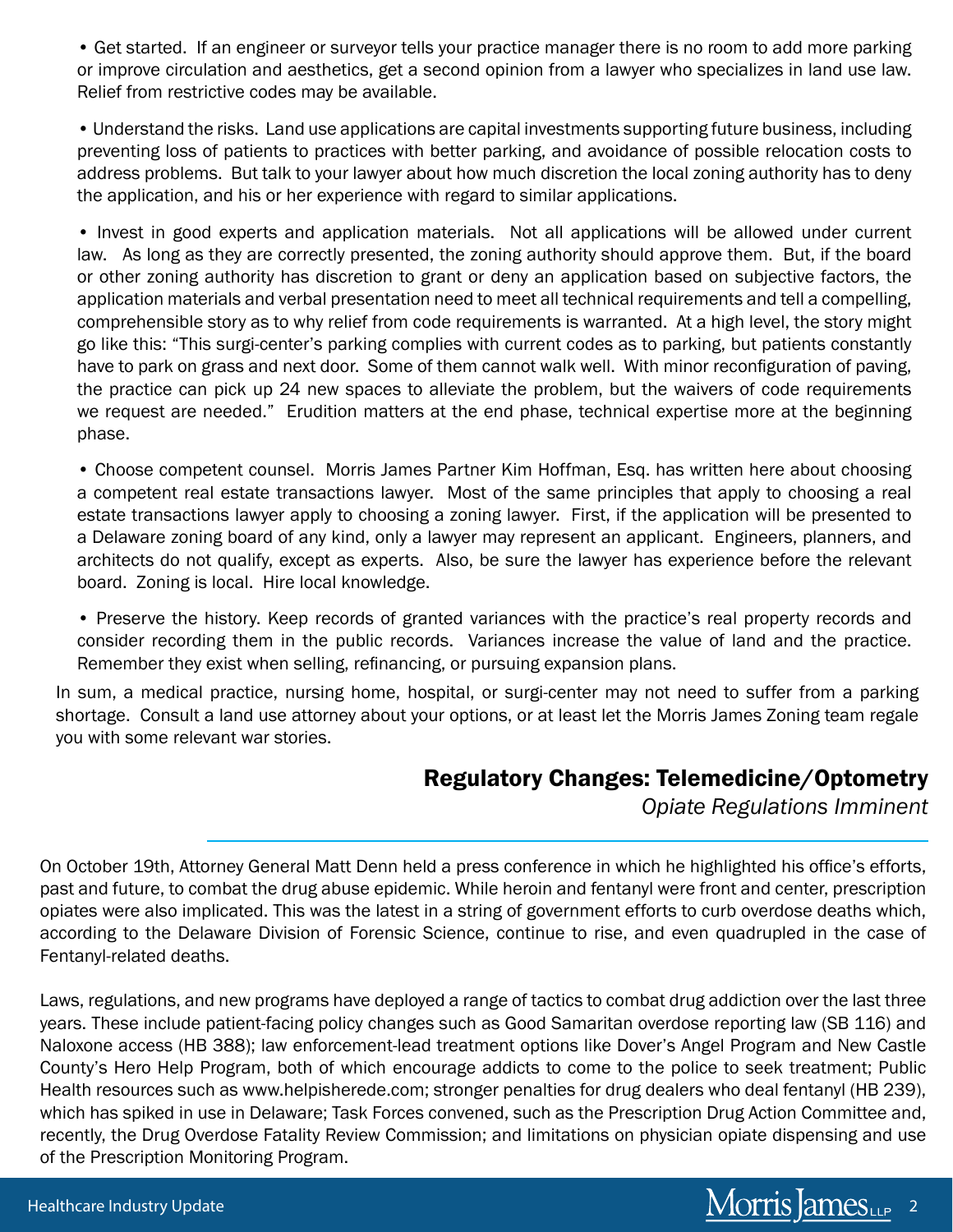Draft regulations have been published and republished, with final publication expected by the end of the year, which take a wider scope by encompassing not only physicians, but all prescribers. They seek to limit the amount of opiates that enter Delaware through prescription pads by adding several administrative barriers such as a physical exam upon refill as well as a seven day cap on initial prescription without a well-documented rationale as to why more was prescribed.

While nationwide the epidemic continues, Delaware has taken serious steps to confront the problem. The question remains whether with a difficult fiscal year expected in 2017 funding will become available for greater treatment options on either the Federal or State level.

#### *Telemedicine*

House Bill 69 placed Delaware among the frontrunners in telemedicine in the nation. It was an expansive bill, covering many professions regulated by the Division of Professional Regulation (DPR). Various Delaware boards have been promulgating and publishing companion regulations over the last year. However, those regulations may not stand. Teladoc v. Texas Medical Board is working its way through the Texas courts over what Teladoc, a prominent direct-to-consumer telemedicine, considers an overreach by the Board in its requirement of a face-toface visit with a patient before telemedicine can be used. The undercurrent of the question is the 2015 case North Carolina Board of Dental Examiners v. Federal Trade Commission , 135 S. Ct. 1101 (2015), which has put regulatory boards nationwide on notice that it must tread a careful line between ensuring public safety and restraining trade. Delaware's many Boards have proposed several different regulatory strategies for the professions and time will tell what the final regulations will look like.

#### *House Bill 147 – Agency Review*

A 2015 Markell Administration initiative, this legislation requires all of Delaware's agencies to solicit public input and undergo a review of their regulations for possible modification or elimination. On October 20th, the Department of Health and Social Services held a hearing regarding its regulations.

#### *Optometry Scope Update [Note: Quoted section taken from the MJ Medical Malpractice Quarterly]*

"On August 3, 2016, Governor Markell signed into law amendments to Chapter 21 of Title 24 of the Delaware Code regarding the practice of optometry. To address new optometry therapies and treatments, the new laws permit Doctors of Optometry to perform certain limited, minor procedures (not surgery or laser treatments) to the eyes. Optometrists are also permitted to prescribe certain controlled substances for limited periods consistent with the new guidelines." Although the optometry regulations were substantially updated in anticipation of the legislative change, some regulatory tweaks may be expected. The MJ Medical Malpractice Quarterly also covered those changes.

#### Health Data: Getting a Better Picture

*All Payer Claims Database (SB 238)*

One of the most important aspects of Delaware's ongoing grapple with rising health care costs is how to get an accurate picture of where Delaware is currently. Perhaps the most important legislation, although not the most attention-grabbing, to pass this session for such benchmarking is Senate Bill 238, sponsored by Senator Bethany Hall-Long and Representative Melanie George Smith. It implements Delaware's All Payer Claims Database (APCD). While not the first state to introduce or pass a version of the APCD, Delaware's version takes lessons from the other 18 or so states to have done so. Most importantly, lessons from Vermont.

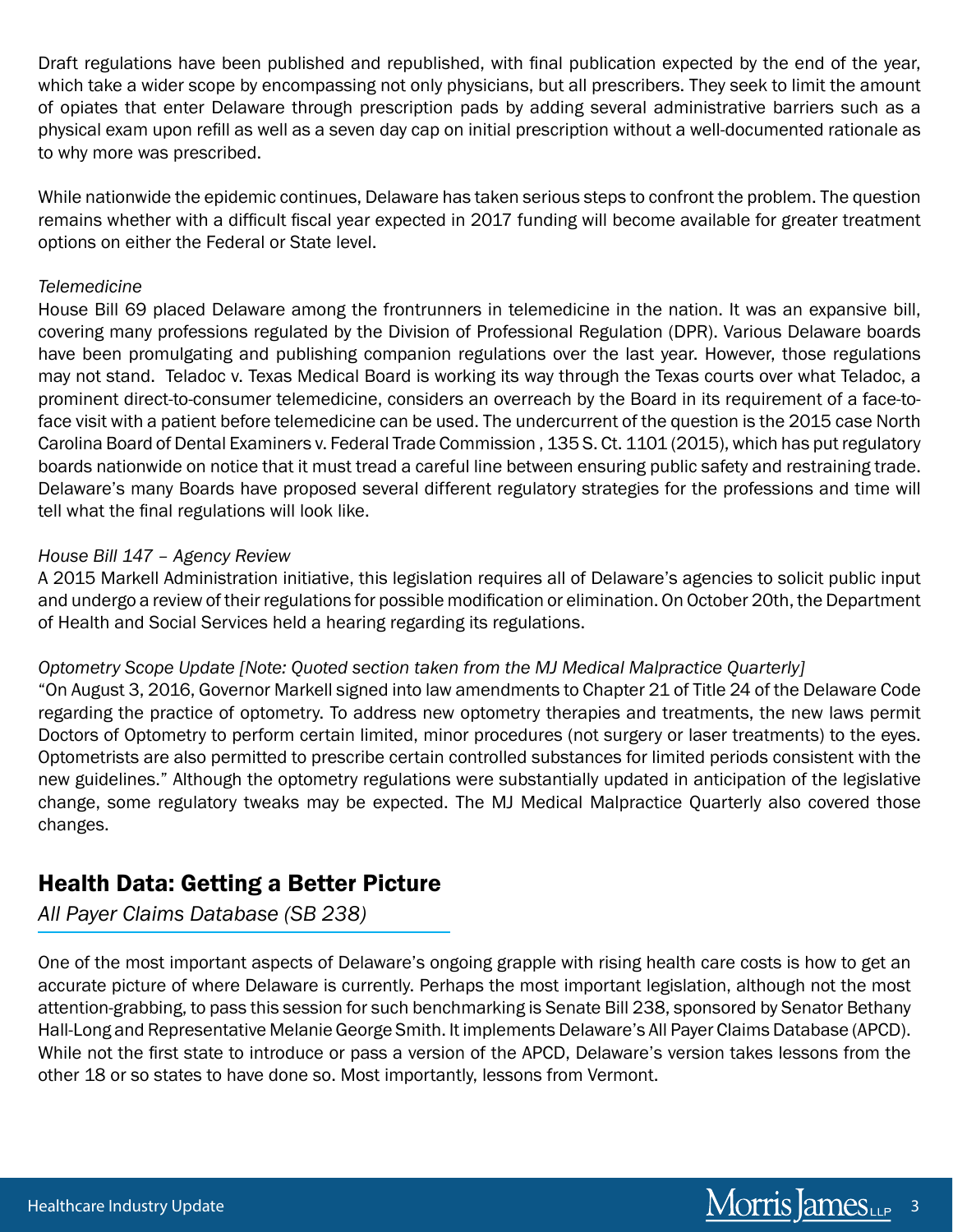But first, a brief explanation of what an APCD is. An ACPD is, as the name suggests, a database of aggregated health payment information. A major hurdle to policymakers has been an inability to drill down into the cost of care. States have been unable to adequately answer fundamental questions such as: How much is spent on health care? Does the cost change for services over time? Does it change per facility? An ACPD is a government-run aggregation of that data, captured by "claims" – essentially invoices for delivered health services – which was previously held in private hands such as insurance companies.

Vermont's, APCD prompted the Supreme Court decision Gobeille v. Liberty Mutual Insurance Company, 136 S. Ct. 496 (2015). In Gobeille, the Court held that ERISA pre-empted the state law. Vermont's law mandated that ERISA plans also share their claims data with the State's APCD. Justice Kennedy hinged the 6-2 opinion on the structure of ERISA stating that "[t]he state statute imposes duties that are inconsistent with the central design of ERISA, which is to provide a single uniform national scheme for the administration of ERISA plans without interference from laws of the several States even when those laws, to a large extent, impose parallel requirements." However, Justice Kennedy also outlined the alternate path that ERISA plans could coordinate with states saying that "the Secretary of Labor, not the separate States, [ ] is authorized to decide whether to exempt plans from ERISA reporting requirements or to require ERISA plans to report data such as that sought by Vermont."

No such action by the Secretary of Labor has occurred and Delaware's law is crafted to be wary of Gobeille. Delaware's APCD, housed in the Delaware Health Information Network (DHIN), will have its foundational data supplied from three major sources: the Medicaid Program, the State Group Health Insurance Program, and qualified plans in the Delaware Health Insurance Marketplace. It also makes provisions for accepting data voluntarily supplied from other sources.

This data will underlie many decisions being made by the Delaware Center for Health Innovation, the entity driving the use of the 2013 \$36 million grant Delaware received from the Center for Medicare & Medicaid Innovation under a State Innovation Models initiative.

In the care delivery transformation talks, there does remain an unresolved question of whether claims data is the best data to reflect how Delawareans currently receive their care. Claims data lags behind the real time and paints an imperfect picture of all Delawareans' health. It's never wise to let the best be the enemy of the good, but opportunities keep being missed to aggregate clinical as opposed to mere claims data through entities such as the DHIN, which would give a real time look at how healthy Delawareans are, not just the claims being submitted to those who are insured. While claims data is certainly still useful, alone this data risks beating on health care providers who have to serve the indigent by law. Such measures subsequently risk deterring from Delaware doctors and nurses who can go work anywhere from Jefferson to Johns Hopkins here in the Mid-Atlantic.

#### Workflow Change: Prior Authorization

Pre-Authorization (HB 381)

Nearly hand-in-hand with Senate Bill 238, House Bill 381, sponsored by Representative Paul Baumbach and Senator Margaret Rose Henry, looks not at the back end claims data, but to the front end. A pre-authorization is a requirement by a carrier or health insurance plan that states clinicians need to submit a treatment plan, service request, or other notification to the insurer for evaluation of appropriateness of the plan, or to ensure the service is "medically necessary" before treatment is rendered. Its purpose is to limit unnecessary care. It is also an area that, if properly tracked, can strongly indicate where some of the most expensive care is being used. This bill directs this data into the DHIN at six-month intervals, which can better track what procedures, treatments, and pharmaceuticals are being requested for care

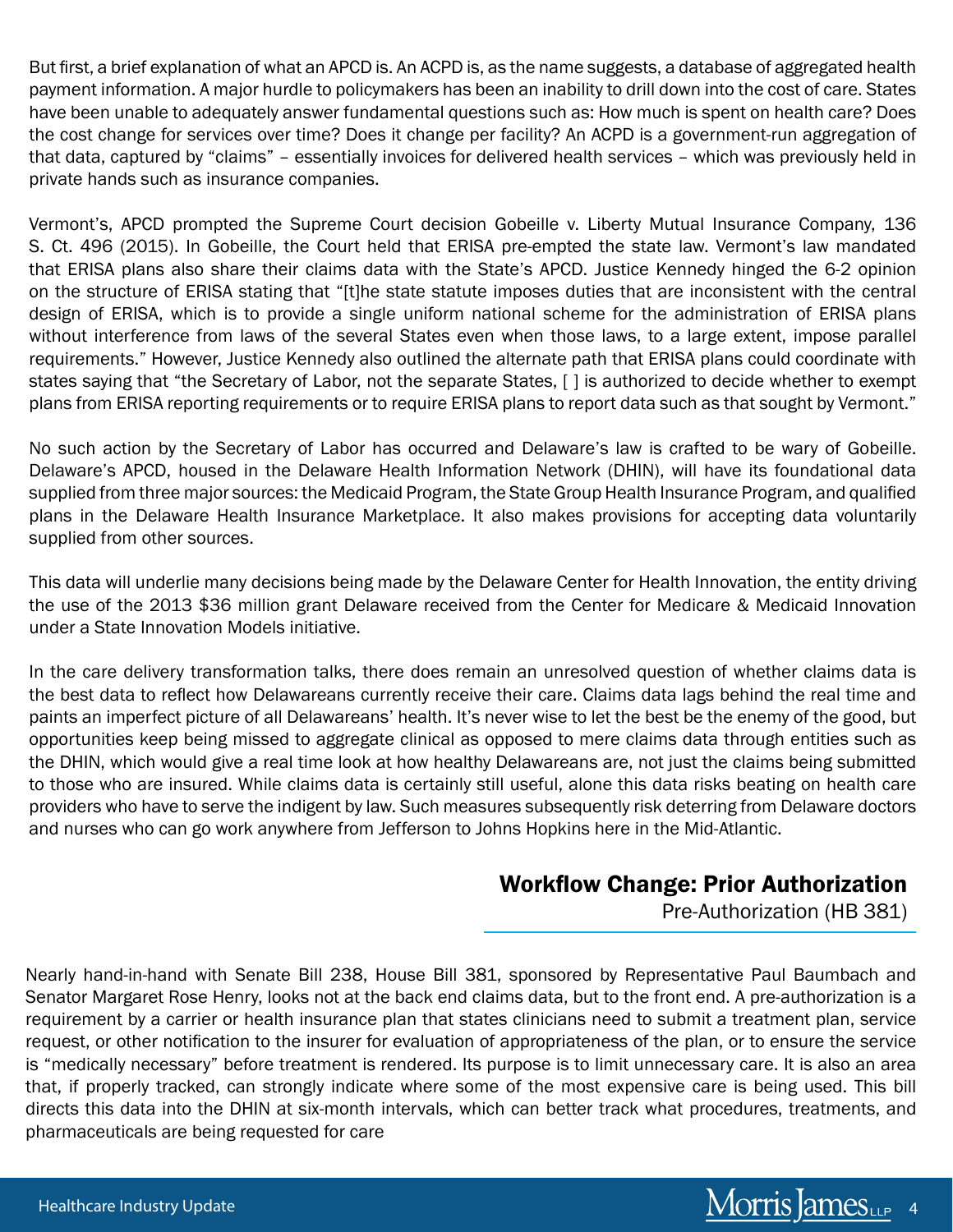Unlike SB 238, HB 381 is not just a data gathering bill. It creates stricter timelines for getting a response to a properly-submitted pre-authorization; incentivizes the use of electronic pre-authorization by setting even shorter timelines for electronic submissions; calls for publication of pre-authorization requirements; curbs the use of retrospective denials; and creates objective criteria for the length of time a pre-authorization is valid. However, the data that is collected and will begin to be produced in June of 2017 will certainly draw the eye of policymakers as they continue to look for ways to streamline health delivery for Delawareans and bring down costs.

## Behavioral & Mental Health: Rolling Back Limits on New Facilities Down the Road?

States across the country are suffering from a lack of behavioral and mental health services. Delaware is no exception. Significantly, we see signs that regulatory hurdles to new mental health facilities may be lowered. The latest in a parade of reports on the crisis comes from , Senators Hall-Long and President Pro Tem Senator Blevins who co-chaired the Behavioral and Mental Health Task Force last session. After months of work, the Task Force produced both a report and a package of bills:

1. Behavioral and Mental Health Commission (SB 245) Senate Bill 245 sponsored by Senator Hall-Long extends the work of the Task Force into a Commission. It also creates a Peer Review Subcommittee which reviews incident reports and treatment records, fulfilling the settlement agreement between Delaware and the Department of Justice regarding operations of the Delaware Psychiatric Center.

Additional measures codified the Suicide Prevention Coalition (SB 281) and provided for Post-Partum Education (SB 197). Additional legislation was contemplated that would have created stricter rules for connecting patients to mental health resources, but these bills were redirected as the Task Force learned of the shortcomings in the mental health services available to Delawareans. Look for efforts through telemedicine, network adequacy, and recruitment to patch gaps and stretch the limits of the mental and behavioral health care network.

Note that the state also recently issued a new RFP to support adoption and expansion of behavioral health electronic medical records.

2. Swan song for Health Resources Board? Sun Behavioral (SB 226)

This legislation, also sponsored by Senator Hall-Long, removed the Sun Behavorial 90-bed psychiatric hospital from the requirements of additional Health Resources Board review. This bill is not without precedent. A bill from the previous session also allowed a project to sidestep the Health Resources Board. The question that arises from these bills is whether or not the Health Resources Board, which is due for Sunset Review next year, is a system losing favor.

Lastly, although not an official Task Force Bill, so not included in the list, is Senate Bill 251 sponsored by retiring Senator Karen Peterson. This bill revisits Delaware's mandatory child abuse reporting laws and seeks to allow adults who were abused as children to enter mental health care without triggering the reporting statute. While the bill came out of committee in the Senate, it did not come to the floor for a vote. Delaware has some of the most far-reaching mandatory reporting laws in the nation and a balance with patient care has proved challenging. It is unclear if the bill will be revisited in the 149th General Assembly due to law enforcement opposition, but those who provide counseling services at Delaware's colleges and universities and other mental health professionals should watch for any new requirements.

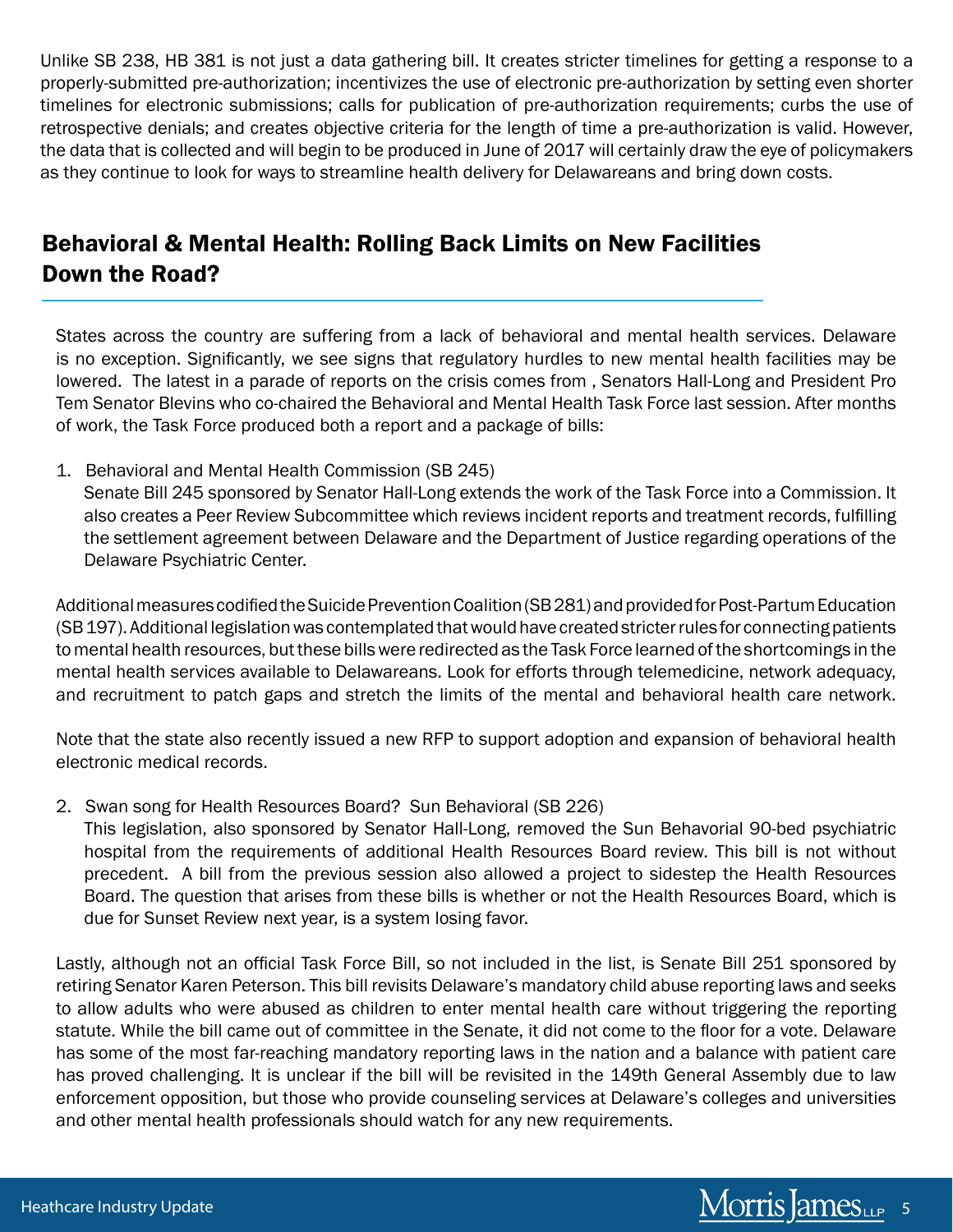Over this election cycle, legalization of marijuana has played a role in several campaigns on both sides of the aisle. Republican Gubernatorial candidate Colin Bonini and Democratic Lieutenant Governor candidate Brad Eaby both have pushed for legalization. In the legislature, Sen. Margaret Rose Henry has called for legalization and has said she has plan to introduce a legalization for adults bill in 2017.

In the meantime, the legislature continues with incremental change in this area. In the medical marijuana arena, new Compassion Centers in Kent and Sussex are planned. Physicians remain wary of prescribing and legislators hesitate to fully embrace marijuana as a legitimate drug. The legislature passed two more bills regarding who can use medical marijuana.

The first, Senate Bill 181 sponsored by Senator Lopez, Speaker Schwartzkopf, and Representative Ramone, is an extension of "Rylie's Law" that passed in 2015. Rylie's law added access to cannabidiol oils for children with epilepsy. Senate Bill 181 allows parents onto school grounds to administer the oils. Interesting to note, school personnel such as nurses are exempt from administering the oils, which highlights tension among clinicians as to the actual efficacy of medical marijuana. And, as always, the ever-looming federal designation of marijuana as a Schedule I drug with "no currently accepted medical use" continues: a position affirmed as recently as August 11th when the Drug Enforcement Administration again refused requests to remove or down-schedule marijuana.

The second bill is House Bill 400, sponsored by Representative Paul Baumbach as well as Representative Ramone, Senator Henry, and Senator Lopez. It extends access to medical marijuana to those with a terminal illness and minors who suffer pain, anxiety, or depression related to a terminal illness.

Overall, anyone in the medical marijuana market in Delaware, including those using, prescribing, growing, leasing warehouse space, etc., continue to walk a fine line legally in Delaware, and steps over it under federal law. Not a problem Delaware can solve unilaterally.

#### Noteworthy Nationally: Department of Justice Intervenes in Insurance Mergers

Over the summer the US Department of Justice sued to stop the Anthem's proposed acquisition of Cigna, valued at \$54 billion, and Aetna's proposed acquisition of Humana, valued at \$37 billion. Underpinned in part by a significant American Medical Association study that refuted the claim that mergers lowered prices and increased access, the DOJ raised concerns in their contemporaneous press release that the mergers "would harm seniors, working families and individuals, employers and doctors and other healthcare providers by limiting price competition, reducing benefits, decreasing incentives to provide innovative wellness programs and lowering the quality of care."

Attorney General Matt Denn along with eleven other states has joined the suit. Locally, however, there is an interesting question regarding the Delaware insurance market. While Highmark remains the dominant player in Delaware, Aetna does retain a market presence. While many variable preclude judging accurately how the acquisition would affect Delaware, were the acquisition to move forward it could mean a stronger market competition for Highmark.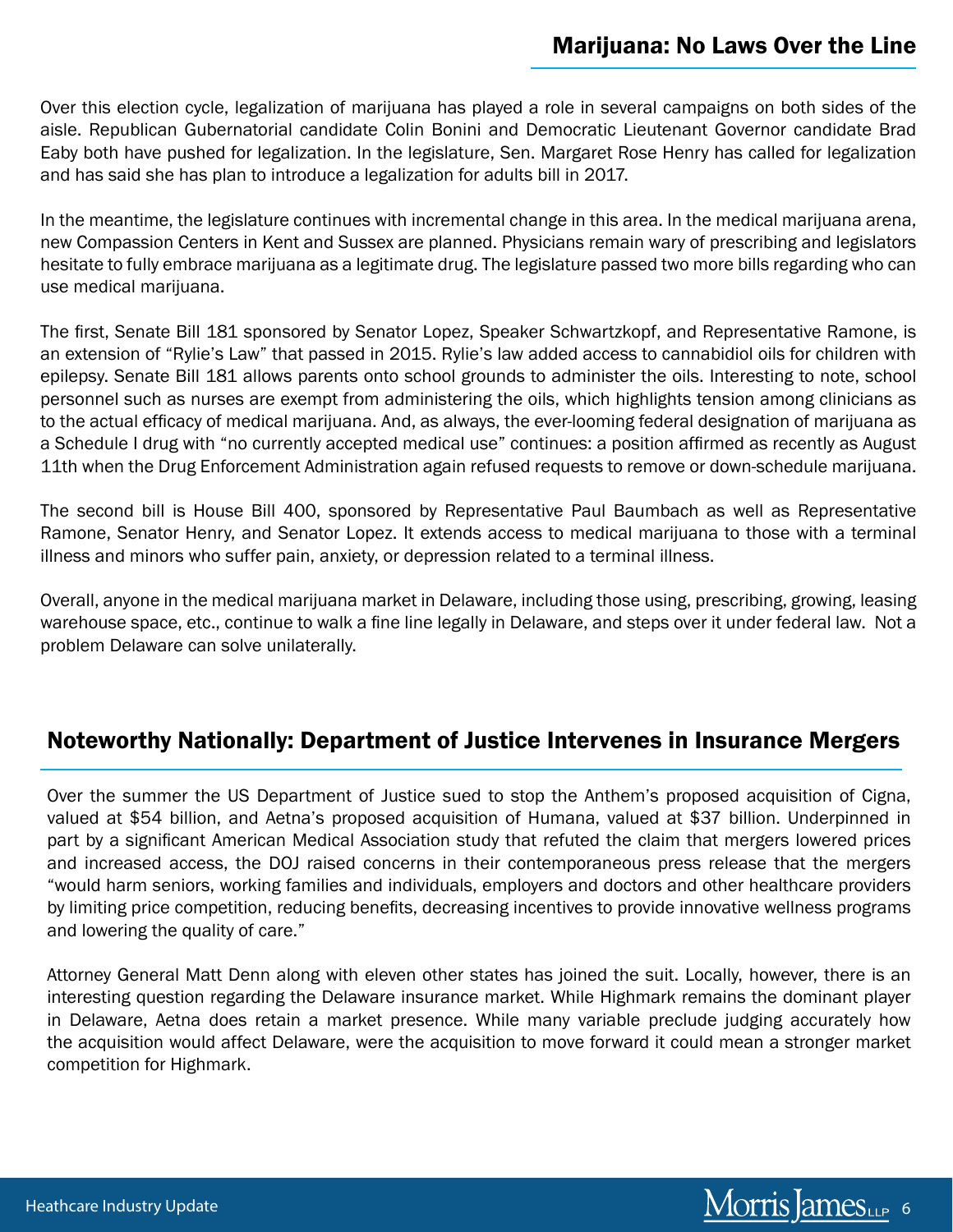### State Employees: Innovative Care Ahead?

The State Employee Benefits Committee (SEBC) has issued an August Request for Proposals for the state employees' Group Health Insurance Plan (GHIP) third party administrator. With approximately 20-25% of Delaware's insured lives falling into this plan, the decisions on how health care will be delivered to this group will be a major market driver. In the past, the contract has been awarded with strong consideration towards the bidder's experience and bottom-line cost. In this iteration, there is an eye towards seeking a bidder who will bring technology tools to leverage existing resources and integrate them into forward-thinking health policies that could result in a healthier workforce, bending the cost curve, and not simply re-allocating costs and kicking the can down the road.

### Morris James Healthcare Industry Team News

Morris James is now the only Delaware law firm with two partners, Kimberly Hoffman and Bruce Tigani, recognized as a Delaware Top Lawyer in Health Care by Delaware Today magazine. Click [here](http://www.morrisjames.com/newsroom-news-701.html) for the full story. Team member Jim Gallagher will become a firm partner on January 1, 2017.

#### Adam Geber Joins Morris James LLP

Adam C. Gerber is now a member of the firm's Tax, Estates and Business Practice, and the Healthcare Industry Team. His practice focuses primarily on estate planning and administration, elder law, and business matters. Adam has practiced law since 2005 in the areas of estate planning, real estate, and civil litigation including trust and estate litigation. He began his career as a Judicial Law Clerk to the Honorable William L. Witham, Jr., the Honorable James T. Vaughn, Jr. and the Honorable Robert B. Young in the Superior Court, Kent County, Delaware.